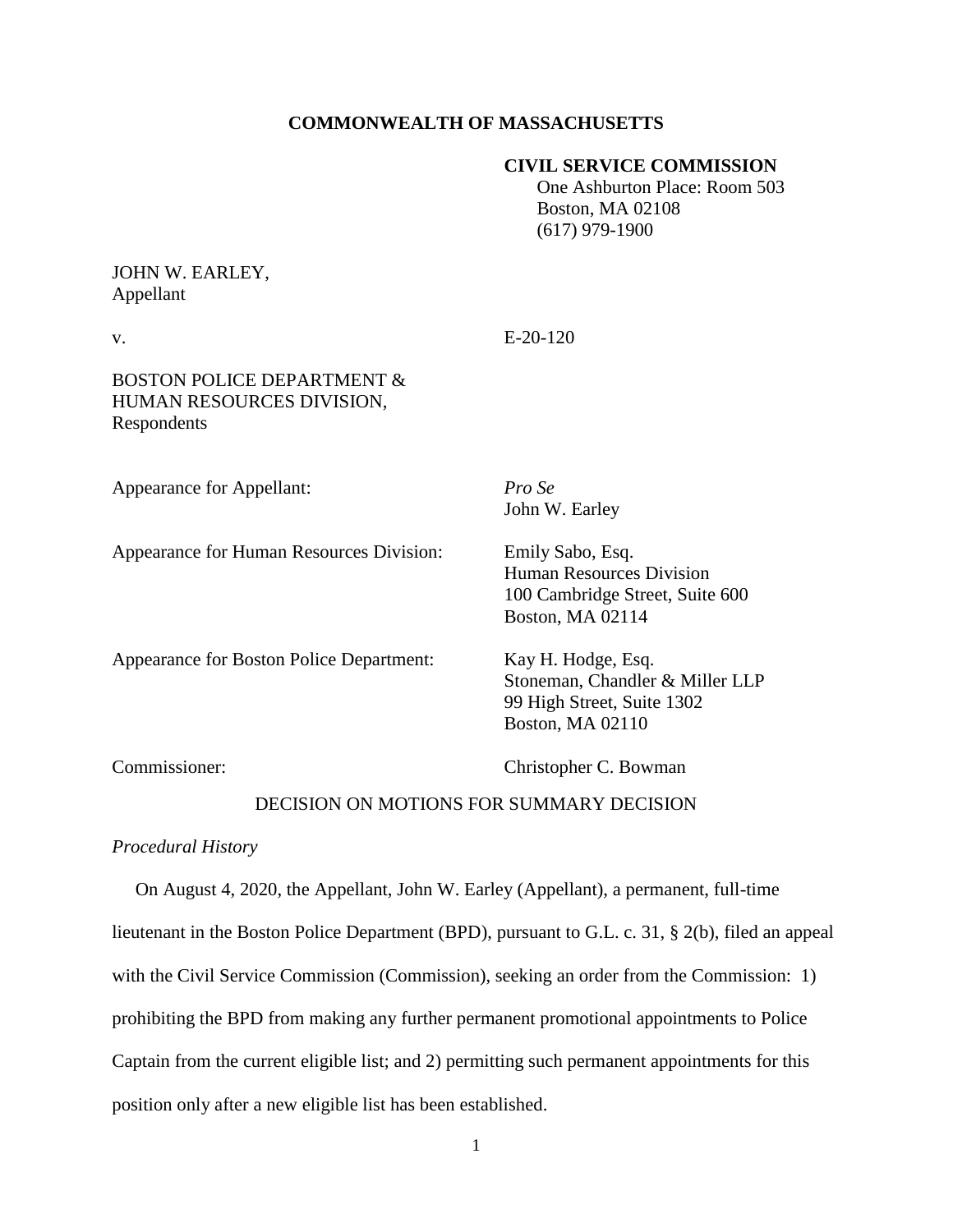On August 25, 2020, I held a remote pre-hearing conference via Webex videoconference which was attended by the Appellant, counsel for the BPD and counsel for the state's Human Resources Division (HRD). Subsequent to the pre-hearing, the BPD and HRD filed motions for summary decision and the Appellant filed an opposition, which I have deemed to be a cross motion for summary decision.

#### *Undisputed Facts*

The following facts appear to be undisputed:

- 1. The Appellant is a permanent, full-time police lieutenant for the BPD.
- 2. On April 12, 2013, pursuant to G.L. c. 31, § 5(l), HRD and the BPD entered into a delegation agreement in which HRD delegated various functions to the BPD including: a) administering a Police Captain Assessment Center examination with the assistance of a consultant; and b) "establishment and maintenance of the eligible list for Police Captain for a minimum of two years ...".
- 3. In 2014, the BPD administered a Police Captain Assessment Center examination.
- 4. Though the Appellant participated in that examination, he chose not to complete all components of the examination and, thus, did not receive a passing score.
- 5. In March 2015, the BPD established an eligible list for Police Captain. The names of thirtythree (33) candidates who passed the examination appeared on the eligible list. For the reason referenced above, the Appellant's name did not appear on this eligible list.
- 6. On April 4, 2018, the BPD filed a request to extend the eligible list and stated that it planned to participate in a promotional exam cycle in the Fall of 2019.
- 7. By letter dated April 24, 2018, HRD allowed the BPD's request to extend the eligible list, writing in part that the list "... has been extended in accordance with M.G.L. Chapter 31, §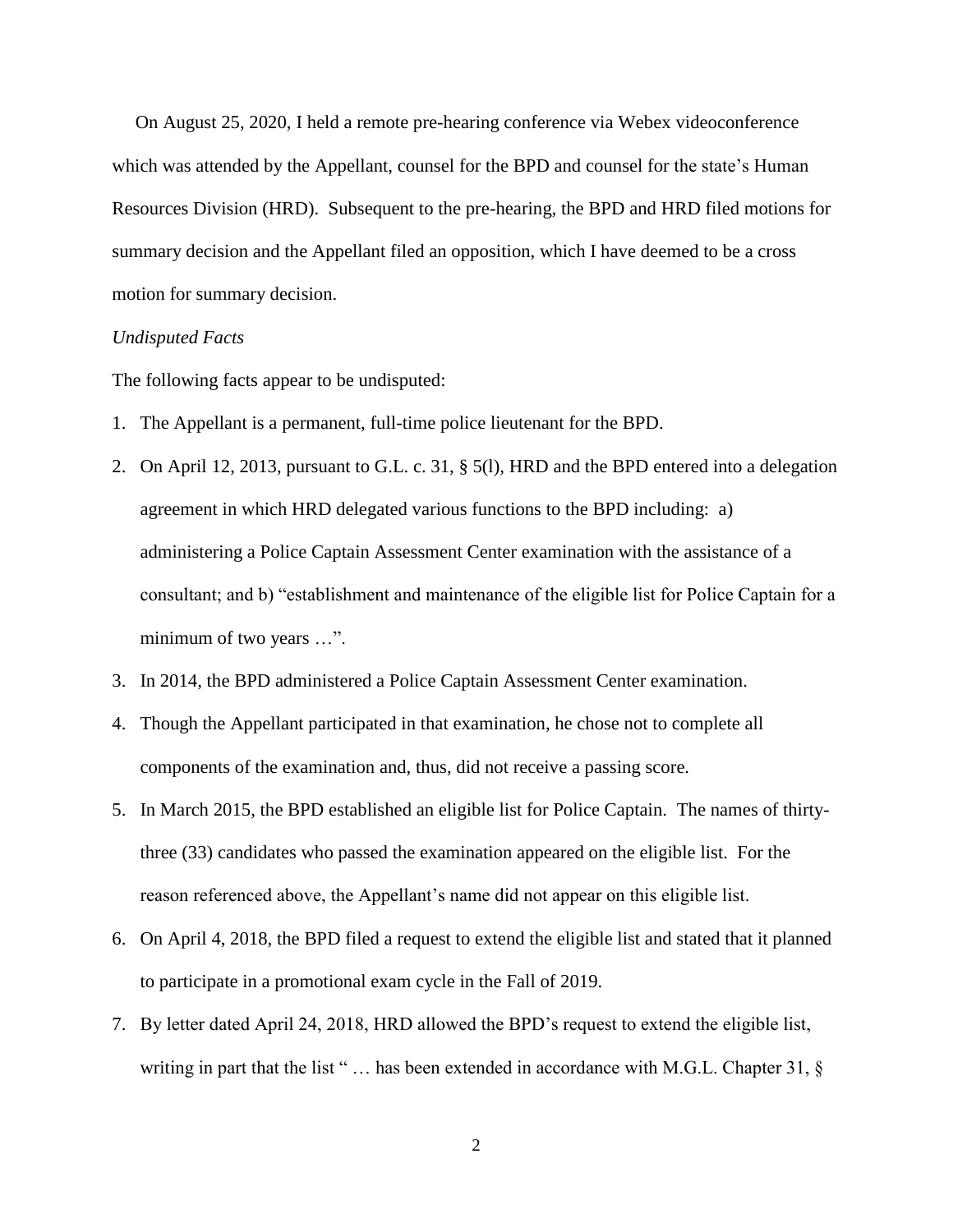25, with a date of revocation to be determined based on the [BPD]'s intent to participate in an exam during the Fall of 2019."

- 8. In August 2019, the BPD notified Police Captain examination applicants that, due to problems that applicants had with accessing certain reading material, the item was being removed from the reading material and additional items were being added to the reading list.
- 9. The above-referenced change in the reading list resulted in a delay of the Police Captain examination, initially scheduled to be held in the Fall of  $2019$ <sup>1</sup>
- 10. On October 24, 2019, the BPD requested that HRD allow a further extension of the eligible stating, writing in part that the BPD now planned on administering a new Police Captain examination on June 27, 2020.
- 11. By letter dated November 4, 2019, HRD approved the BPD's request " … with a date of revocation to be determined based on the [BPD]'s participation in an examination on June 27, 2020."
- 12. Due to restrictions related to COVID-19, the June 27, 2020 examination had to be postponed until August 29, 2020.
- 13. On September 8, 2020, HRD granted another BPD request to extend the eligible list with a date of revocation to be determined based on the BPD's participation in the re-scheduled examination.
- 14. On August 29, 2020, the written portion of the BPD Police Captain Assessment Center Examination was held. The Appellant participated in that portion of the examination.

<sup>&</sup>lt;sup>1</sup> The Appellant does not dispute that the change in the reading list caused a delay, but, in his brief, only stipulates to the change causing a 6-month delay in holding the examination.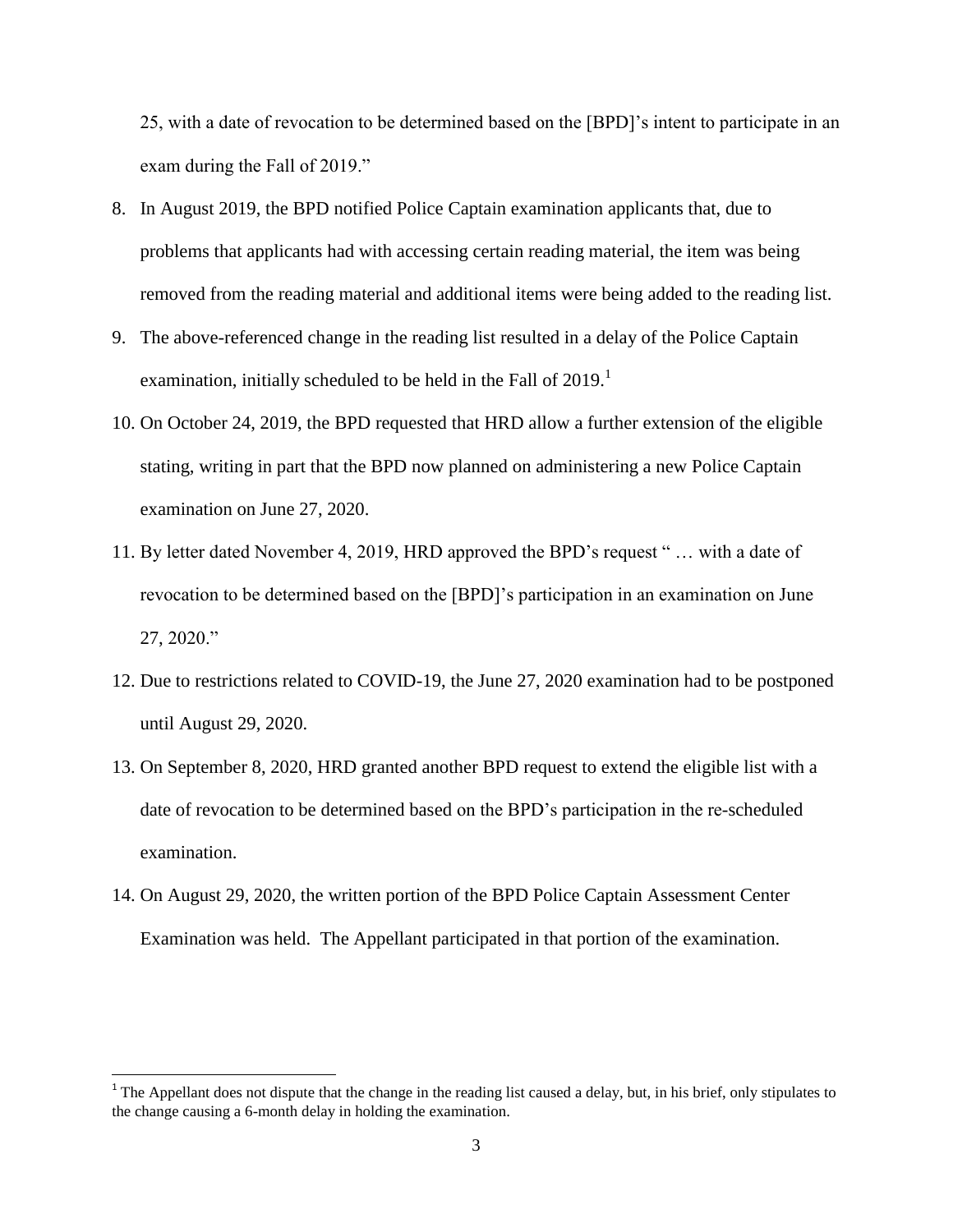### *Applicable Civil Service Law*

G.L. c. 31, § 2(b) states in part that:

"No person shall be deemed to be aggrieved under the provisions of this section unless such person has made specific allegations in writing that a decision, action, or failure to act on the part of the administrator was in violation of this chapter, the rules or basic merit principles promulgated thereunder and said allegations shall show that such person's rights were abridged, denied, or prejudiced in such a manner as to cause actual harm to the person's employment status."

### G.L. c. 31, § 25 states in part that:

"Persons on an eligible list shall be eligible for certification from such list for such period as the administrator shall determine, *but in any event not to exceed two years*, **unless** *one* of the following exceptions applies: (1) such eligibility is extended by law because such persons are in the military or naval service; (2) the administrator is temporarily enjoined by a court order from certifying names from an eligible list, in which case eligibility of persons on such list shall be extended for a period equal to the duration of such order; or (3) no new list is established, in which case eligibility of all persons on such list *shall be extended* until a new list is established for the same position for which the original list was established; provided, however, that the administrator *may* revoke the eligibility of the entire list or of any persons on such list subsequent to said two-year period *if* he shall determine that the effective maintenance of the merit system so requires such revocation …". (emphasis added)

### *Standard of Review: Motion for Summary Decision*

 The Commission may, on motion or upon its own initiative dismiss an appeal at any time for lack of jurisdiction or for failure to state a claim upon which relief can be granted. 801 CMR  $7.00(7)(g)(3)$ . A motion for summary disposition of an appeal before the Commission, in whole or in part, may be filed pursuant to 801 C.M.R. 1.00(7)(h). These motions are decided under the well recognized standards for summary disposition as a matter of law, i.e., "viewing the evidence in the light most favorable to the non moving party", the substantial and credible evidence established that the non moving party has "no reasonable expectation" of prevailing on at least one "essential element of the case", and has not rebutted this evidence by "plausibly suggesting" the existence of "specific facts" to raise "above the speculative level" the existence of a material factual dispute requiring evidentiary hearing. See e.g., Lydon v. Massachusetts Parole Board, 18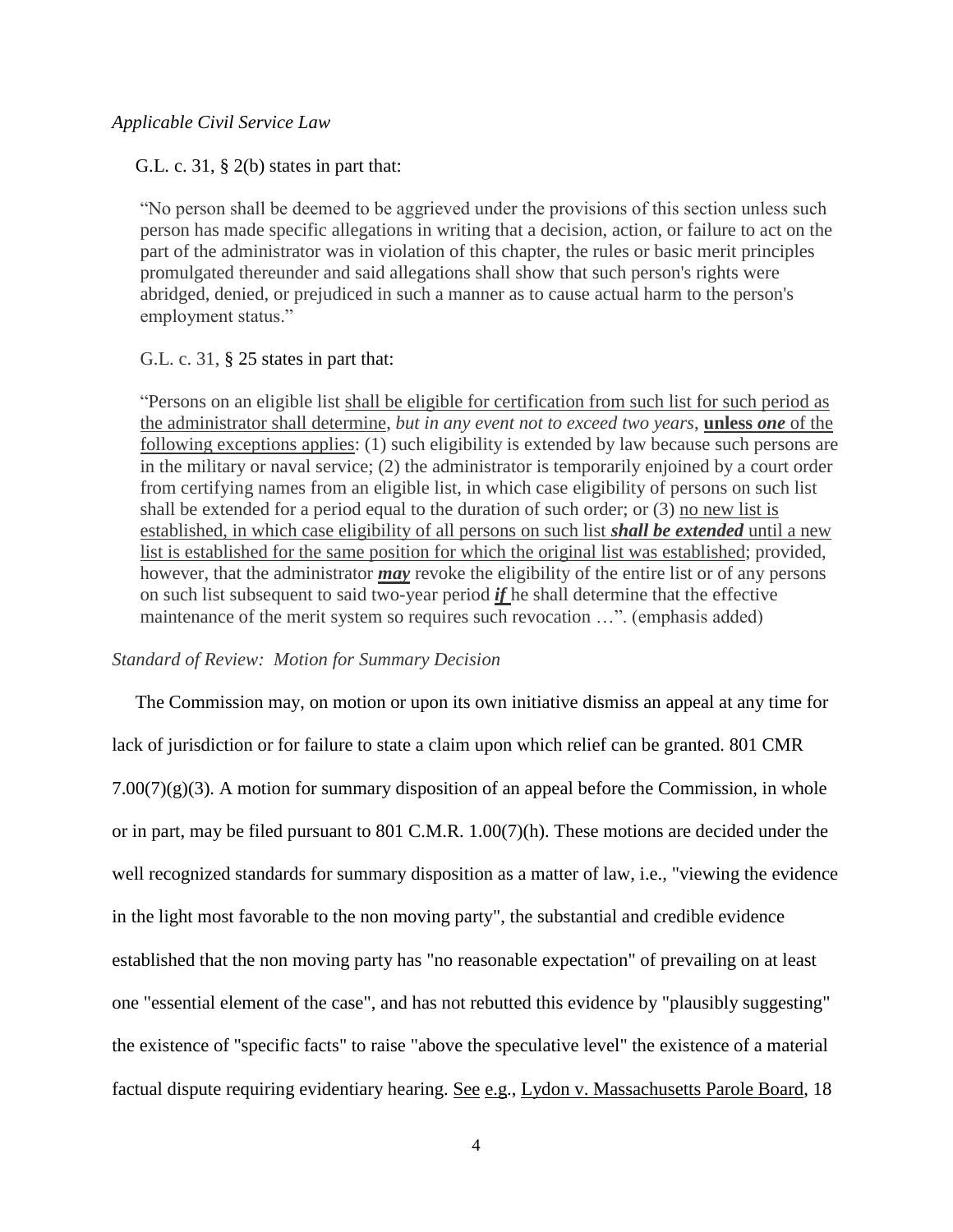MCSR 216 (2005). cf. Milliken & Co., v. Duro Textiles LLC, [451 Mass. 547,](http://sll.gvpi.net/document.php?field=jd&value=sjcapp:451_mass._547) 550n.6, (2008); Maimonides School v. Coles, 71 Mass.App.Ct. 240, 249, (2008). See also Iannacchino v. Ford Motor Company, [451 Mass. 623,](http://sll.gvpi.net/document.php?field=jd&value=sjcapp:451_mass._623) 635 36, (2008) (discussing standard for deciding motions to dismiss); cf. R.J.A. v. K.A.V., [406 Mass. 698](http://sll.gvpi.net/document.php?field=jd&value=sjcapp:406_mass._698) (1990) (factual issues bearing on plaintiffs standing required denial of motion to dismiss).

#### *Appellant's Argument*

 Citing Billerica et al v. HRD, 25 MCSR 193 (2012), the Appellant argues that HRD's actions – or inaction – are contrary to HRD's longstanding policy of revoking eligible lists two (2) years after they have been established, or, at most, three years after the date upon which the underlying examination was administered. The Appellant argues that, had HRD followed that policy here, the current eligible list would have been revoked in March 2018; no permanent promotions to Captain would have been made; and, presumably, the Appellant would have a greater opportunity for promotional appointment to Captain, assuming that he passes the new Captain examination and scores high enough to be within the statutory 2N+1 formula in a future promotional cycle using a yet-to-be-established eligible list.

### *HRD's Argument*

 HRD argues that the Appellant is not an aggrieved person because the harm he references has not actually occurred, but, rather, is speculative based on assumptions regarding what may or may not happen in the future (e.g. – will the Appellant pass the most recent Captain examination?). Further, HRD argues that there has been no violation of the civil service law or rules and HRD's decision not to revoke the current eligible list for Boston Police Captain was not arbitrary or capricious.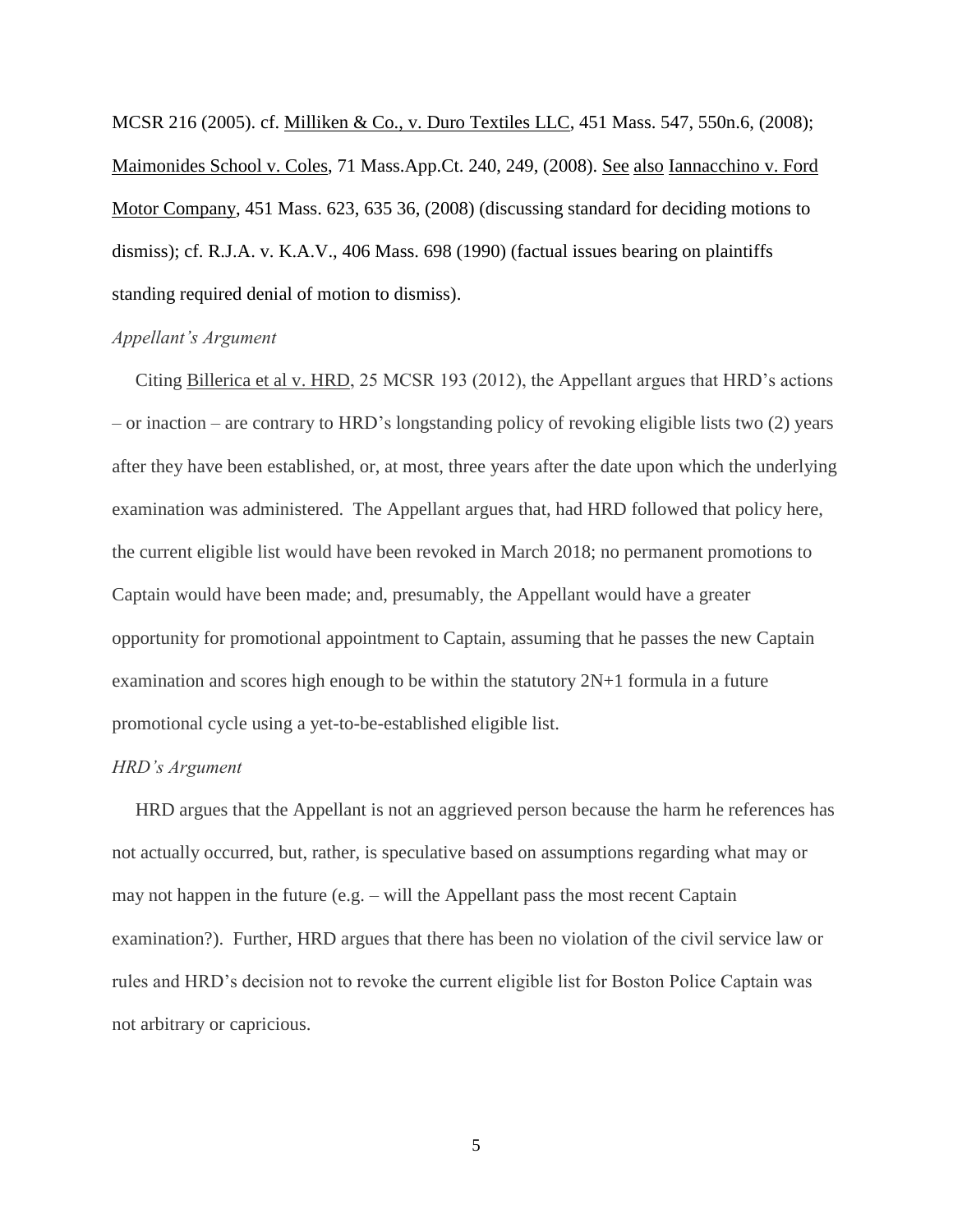#### *Analysis*

Based on the plain reading of the statute, there has been no violation of Section 25 of Chapter 31. As referenced above, Section 25 explicitly states that an existing eligible list "shall be extended" if no new eligible list has been established, unless HRD exercises its *discretion* to revoke the eligible list. It is undisputed that no new eligible list has been established for Boston Police Captain. Thus, by operation of law, the existing eligible list must stay in place absent some affirmative action by HRD. That is precisely what has happened here.

 The Appellant's argument focuses on that part of Section 25 which grants HRD the discretionary authority to revoke the eligible list if HRD determines that " … the effective maintenance of the merit system so requires such revocation ...". The case of Billerica, cited by the Appellant, is distinguishable from the instant matter for multiple reasons, including that the eligible list that was revoked in Billerica was not the result of a delegation agreement in which the Town was granted authority to establish and maintain the eligible list. Rather, the eligible list that was revoked in Billerica was established by HRD as part of the regular statewide testing process for police sergeant. Here, the comprehensive delegation agreement, entered into between HRD and the BPD was clearly intended to give the BPD more discretion in regard to how long the list would remain in place. Thus, it was not arbitrary and capricious when HRD decided *not* to automatically revoke the Boston Police Captain eligible list after two years (or the later date of three years after the examination was administered.)

 Notwithstanding the additional discretion inherent in the delegation agreement, the BPD did, on three separate occasions, seek permission from HRD to extend the eligible, each time offering a reasonable justification, and each time offering a specific timeframe for when the Police Captain examination would begin, which it now has. HRD, after review, based on the

6